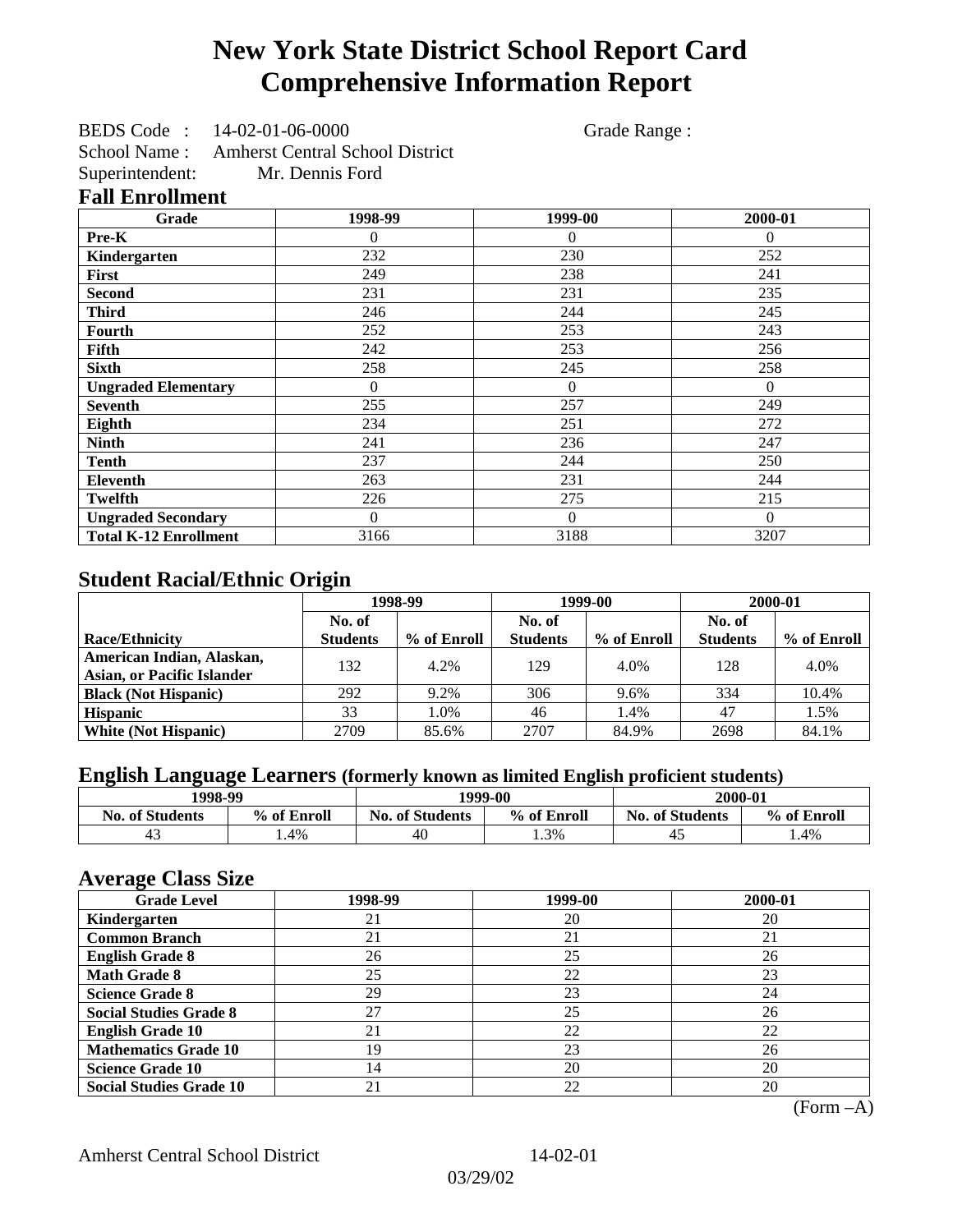## **District Need to Resource Capacity Category**

| <b>N/RC Category</b> | <b>Description</b>                                                  |
|----------------------|---------------------------------------------------------------------|
|                      | This is a school district with average student needs in relation to |
|                      | district resource capacity.                                         |

### **Similar School Group and Description**

| <b>Similar School Group</b> | <b>Description</b> |
|-----------------------------|--------------------|
| <b>NA</b>                   | <b>NA</b>          |
|                             |                    |

**All schools within the same N/RC category are divided into three similar groups defined by the percentage of students in the school who are eligible for the free lunch program and/or who are English Language Learners (formerly known as Limited English proficient).**

## **Attendance and Suspension**

|                               | 1997-98         |         |                 | 1998-99 | 1999-00         |         |
|-------------------------------|-----------------|---------|-----------------|---------|-----------------|---------|
|                               | No. of          | $%$ of  | No. of          | $%$ of  | No. of          | $%$ of  |
|                               | <b>Students</b> | Enroll. | <b>Students</b> | Enroll. | <b>Students</b> | Enroll. |
| <b>Annual Attendance Rate</b> |                 | 95.0%   |                 | 95.0%   |                 | 94.3%   |
| <b>Student Suspensions</b>    | 81              | 2.6%    | 10              | 3.5%    | 107             | 3.4%    |

### **Student Socioeconomic and Stability Indicators (Percent of Enrollment)**

|                          | 1998-99 | 1999-00 | 2000-01 |
|--------------------------|---------|---------|---------|
| <b>Free Lunch</b>        | 10.8%   | 11.2%   | 10.5%   |
| <b>Reduced Lunch</b>     | 4.2%    | 4.2%    | 4.5%    |
| <b>Public Assistance</b> | N/A     | N/A     | N/A     |
| <b>Student Stability</b> | NA      | NA      | NA      |

### **Staff Counts**

| 2000-01 |
|---------|
| 236     |
| 35      |
| 90      |
| 20      |
|         |
|         |

\*Teaching out of certification more than on an incidental basis.

(Form –B)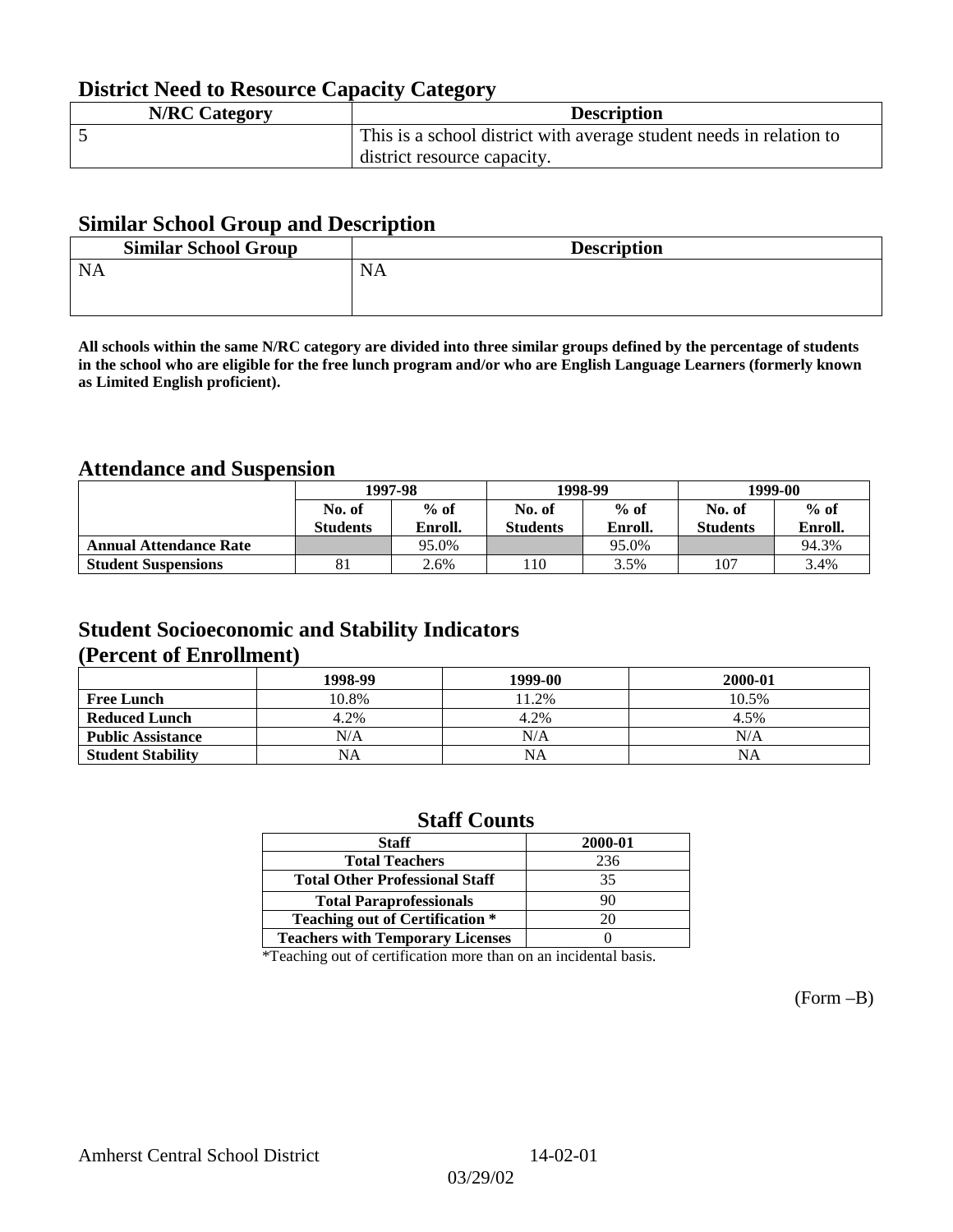# **High School Graduates and Dropouts**

|                           | 1998-99                           |                                                    | 1999-00                   |                                   |                                                    | 2000-01                          |                                   |                                                    |
|---------------------------|-----------------------------------|----------------------------------------------------|---------------------------|-----------------------------------|----------------------------------------------------|----------------------------------|-----------------------------------|----------------------------------------------------|
| <b>Total</b><br>Graduates | <b>Regents</b><br><b>Diplomas</b> | $\frac{0}{0}$<br><b>Regents</b><br><b>Diplomas</b> | Total<br><b>Graduates</b> | <b>Regents</b><br><b>Diplomas</b> | $\frac{6}{6}$<br><b>Regents</b><br><b>Diplomas</b> | <b>Total</b><br><b>Graduates</b> | <b>Regents</b><br><b>Diplomas</b> | $\frac{0}{0}$<br><b>Regents</b><br><b>Diplomas</b> |
| 181                       | 115                               | 64%                                                | 242                       | 154                               | 64%                                                | 187                              | 129                               | 69%                                                |

## **High School Graduates\* Earning Regents Diplomas (All Students)**

## **Distribution of 2000-01 Graduates (All Students)**

|                | To 4-vear<br>College | To 2-year<br>College | <b>To Other Post-</b><br>Secondary | <b>To the Military</b> | <b>Employment</b> | <b>Other</b> |
|----------------|----------------------|----------------------|------------------------------------|------------------------|-------------------|--------------|
| <b>Number</b>  | 146                  | 24                   |                                    |                        |                   |              |
| <b>Percent</b> | 78%                  | 13%                  | 3%                                 | 2%                     | 4%                | 1%           |

### **2000-01 High School Completers with Disabilities**

| Graduates* | <b>Regents</b><br><b>Diplomas</b> | <b>IEP Diplomas</b><br>or Certificates | <b>All 2000-01</b><br>completers |
|------------|-----------------------------------|----------------------------------------|----------------------------------|
| 'a         | b)                                |                                        | $(a+c)$                          |
|            |                                   |                                        |                                  |

\* Local Diplomas (including local diplomas with Regents endorsements)

### **High School Noncompletion Rates**

| ັ                    | 1998-99         |         |                 | 1999-00 | 2000-01         |         |
|----------------------|-----------------|---------|-----------------|---------|-----------------|---------|
|                      | No. of          | $%$ of  | No. of          | $%$ of  | No. of          | $%$ of  |
|                      | <b>Students</b> | Enroll. | <b>Students</b> | Enroll. | <b>Students</b> | Enroll. |
| Dropped out          | 10              | l.0%    |                 | 1.1%    |                 | $0.6\%$ |
| Entered GED program* |                 | $0.0\%$ | $\sim$ 1        | 2.1%    |                 | 2.2%    |

\* The number and percentage of students who entered an alternative program leading to a high school equivalency diploma during each school year.

 $(Form - C)$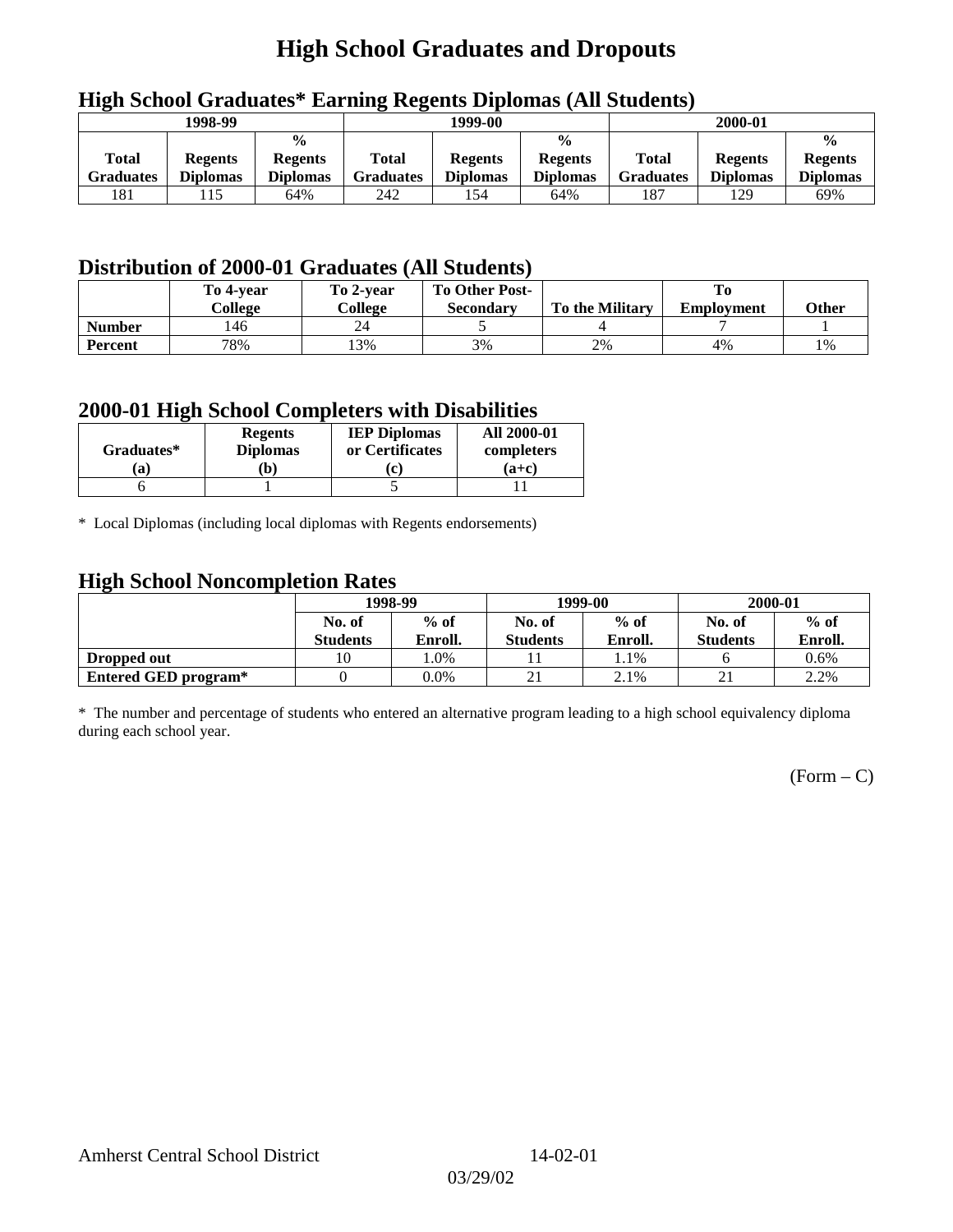## **Second Language Proficiency Examinations**

|                | 1998-99    |           |            | 1999-00   | 2000-01           |           |  |
|----------------|------------|-----------|------------|-----------|-------------------|-----------|--|
| <b>Test</b>    | No. Tested | % Passing | No. Tested | % Passing | <b>No. Tested</b> | % Passing |  |
| French         | 69         | 100%      | 122        | 98%       | $\circ$           | 98%       |  |
| <b>German</b>  |            | 0%        |            | 0%        |                   | 0%        |  |
| <b>Italian</b> |            | 0%        |            | $0\%$     |                   | 0%        |  |
| Latin          |            | 0%        |            | 0%        |                   | 0%        |  |
| <b>Spanish</b> | 12         | 96%       | 80         | 99%       | 136               | 93%       |  |

#### **General Education Students**

### **Students with Disabilities**

|                | 1998-99    |           |                   | 1999-00   | 2000-01    |           |  |
|----------------|------------|-----------|-------------------|-----------|------------|-----------|--|
| <b>Test</b>    | No. Tested | % Passing | <b>No. Tested</b> | % Passing | No. Tested | % Passing |  |
| French         |            | 0%        |                   |           |            | 0%        |  |
| <b>German</b>  |            | 0%        |                   | 0%        |            | 0%        |  |
| Italian        |            | 0%        |                   | 0%        |            | 0%        |  |
| Latin          |            | 0%        |                   | 0%        |            | 0%        |  |
| <b>Spanish</b> |            | 0%        |                   |           |            | 0%        |  |

**School reports contain data for students with disabilities for the 1999-00 and 2000-01 school years only because of changes in data collection procedures; 1998-99 data do not appear. District reports contain data for all students with disabilities enrolled in the district for the 1998-99, 1999-00 and 2000-01 school years.**

(Form – D)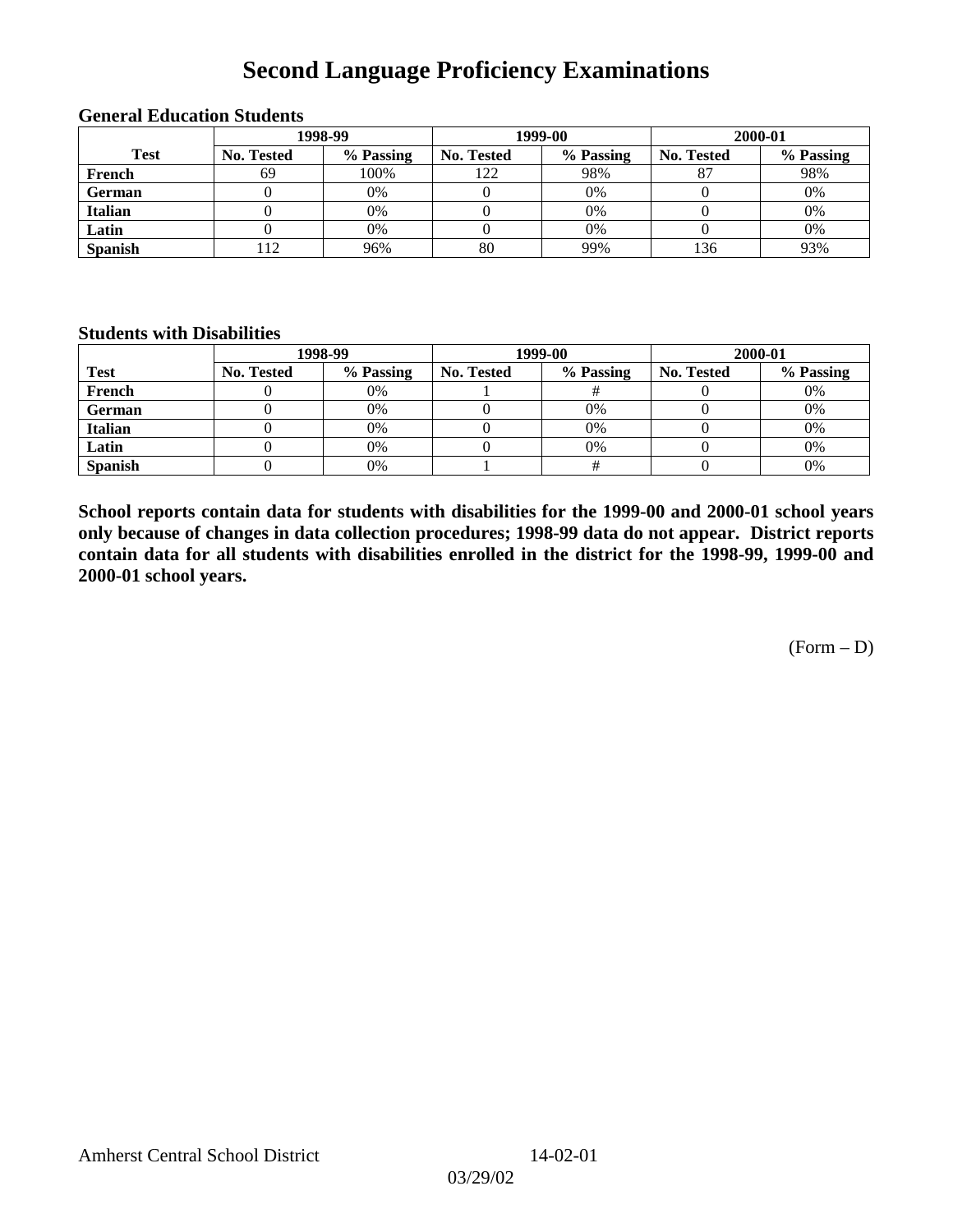## **Regents Competency Tests**

|                       | 1998-99           |           |            | 1999-00   | 2000-01    |           |  |
|-----------------------|-------------------|-----------|------------|-----------|------------|-----------|--|
| <b>Test</b>           | <b>No. Tested</b> | % Passing | No. Tested | % Passing | No. Tested | % Passing |  |
| <b>Math</b>           |                   | 88%       |            | 0%        |            | 0%        |  |
| <b>Science</b>        | 45                | 71%       |            | 100%      |            |           |  |
| <b>Reading</b>        |                   | 100%      |            | 0%        |            | 0%        |  |
| Writing               | 20                | 80%       |            |           |            | 0%        |  |
| <b>Global Studies</b> | 24                | 50%       |            | 27%       |            |           |  |
| US Hist & Gov't.      | 19                | 84%       |            | 40%       |            | 100%      |  |

#### **General Education Students**

#### **Students with Disabilities**

|                       |                   | 1998-99   | 1999-00    |           | 2000-01           |           |
|-----------------------|-------------------|-----------|------------|-----------|-------------------|-----------|
| <b>Test</b>           | <b>No. Tested</b> | % Passing | No. Tested | % Passing | <b>No. Tested</b> | % Passing |
| <b>Math</b>           |                   |           |            | 100%      |                   | 100%      |
| <b>Science</b>        | 20                | 90%       |            | 60%       |                   |           |
| <b>Reading</b>        |                   | #         |            | 88%       |                   | 0%        |
| Writing               |                   |           |            | 83%       |                   | 0%        |
| <b>Global Studies</b> |                   | 40%       |            |           |                   | 0%        |
| US Hist & Gov't.      |                   |           |            |           |                   |           |

**School reports contain data for students with disabilities for the 1999-00 and 2000-01 school years only because of changes in data collection procedures; 1998-99 data do not appear. District reports contain data for all students with disabilities enrolled in the district for the 1998-99, 1999-00 and 2000-01 school years.**

(Form –E)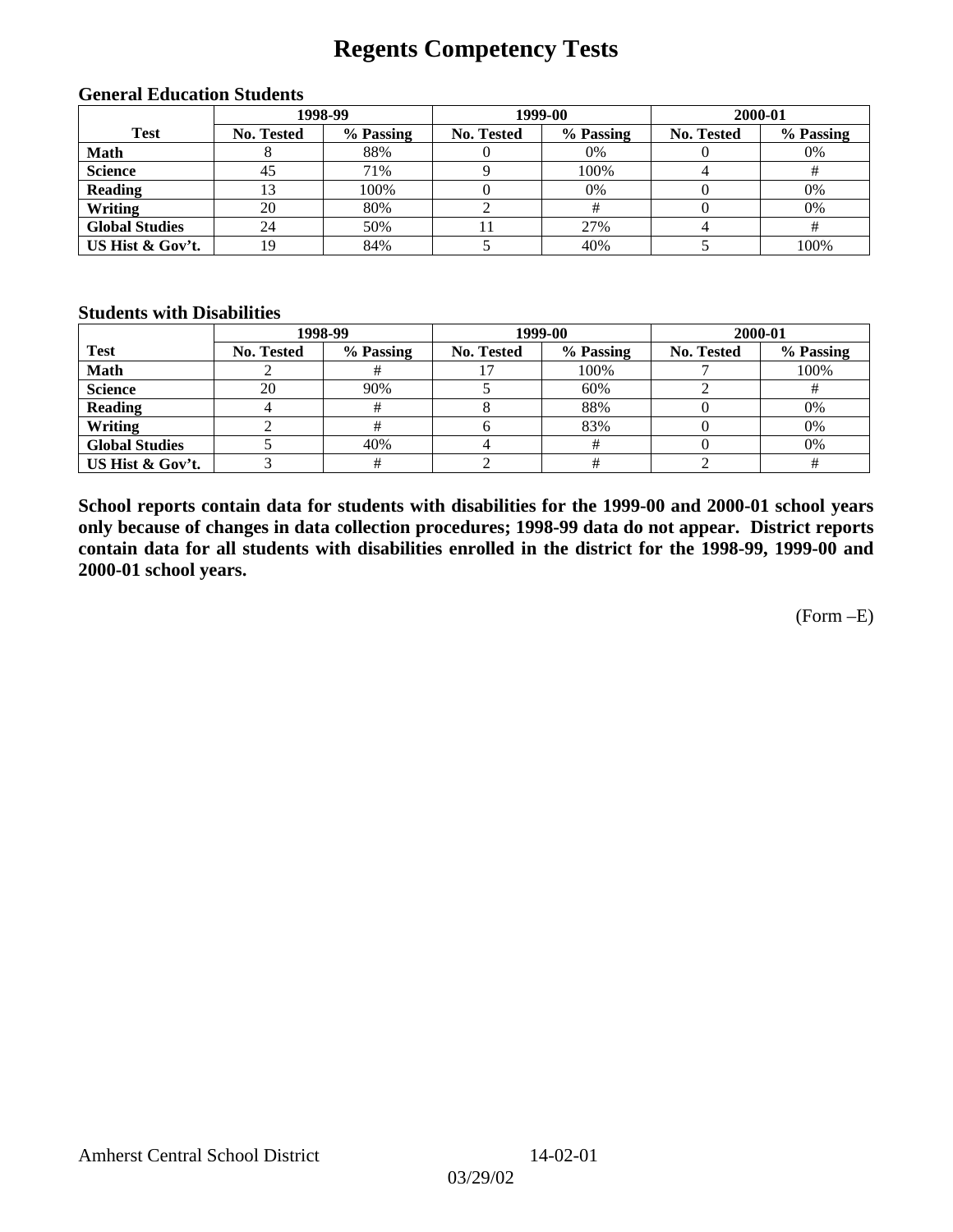|                                                             | <b>All Students</b> |                                                        |                 | <b>Students with Disabilities</b> |                  |                  |  |  |
|-------------------------------------------------------------|---------------------|--------------------------------------------------------|-----------------|-----------------------------------|------------------|------------------|--|--|
|                                                             | 1999                | 2000                                                   | 2001            | 1999                              | 2000             | 2001             |  |  |
|                                                             |                     | <b>Comprehensive English</b>                           |                 |                                   |                  |                  |  |  |
| Number Tested                                               | 248                 | 208                                                    | 238             | 11                                | 9                | 18               |  |  |
| Number scoring 55 to 100                                    | 240                 | 202                                                    | 233             | 9                                 | 6                | 16               |  |  |
| Number scoring 65 to 100                                    | 212                 | 175                                                    | 211             | 3                                 | $\mathbf{1}$     | 10               |  |  |
| Number scoring 85 to 100                                    | 71                  | 29                                                     | 76              | $\mathbf{1}$                      | $\overline{0}$   | $\Omega$         |  |  |
| Percentage of Tested Scoring 55-100                         | 97%                 | 97%                                                    | 98%             | 82%                               | 67%              | 89%              |  |  |
| Percentage of Tested Scoring 65-100                         | 85%                 | 84%                                                    | 89%             | 27%                               | 11%              | 56%              |  |  |
| Percentage of Tested Scoring 85-100                         | 29%                 | 14%                                                    | 32%             | 9%                                | 0%               | $0\%$            |  |  |
|                                                             |                     | Math I                                                 |                 |                                   |                  |                  |  |  |
| Number Tested                                               | 219                 | 230                                                    | 277             | 23                                | 22               | 27               |  |  |
| Number scoring 55 to 100                                    | 210                 | 219                                                    | 253             | 20                                | 18               | 21               |  |  |
| Number scoring 65 to 100                                    | 199                 | 201                                                    | 230             | 15                                | 16               | 14               |  |  |
| Number scoring 85 to 100                                    | $\overline{115}$    | 126                                                    | 128             | $\overline{4}$                    | $\overline{2}$   | $\overline{4}$   |  |  |
| Percentage of Tested Scoring 55-100                         | 96%                 | 95%                                                    | 91%             | 87%                               | 82%              | 78%              |  |  |
| Percentage of Tested Scoring 65-100                         | 91%                 | 87%                                                    | 83%             | 65%                               | 73%              | 52%              |  |  |
| Percentage of Tested Scoring 85-100                         | 53%                 | 55%                                                    | 46%             | 17%                               | 9%               | 15%              |  |  |
| Math A                                                      |                     |                                                        |                 |                                   |                  |                  |  |  |
| Number Tested                                               | $\boldsymbol{0}$    | $\mathbf{0}$                                           | $\overline{2}$  | $\overline{0}$                    | $\mathbf{0}$     | $\boldsymbol{0}$ |  |  |
| Number scoring 55 to 100                                    | $\overline{0}$      | $\overline{0}$                                         | $\overline{\#}$ | $\overline{0}$                    | $\overline{0}$   | $\overline{0}$   |  |  |
| Number scoring 65 to 100                                    | $\mathbf{0}$        | $\mathbf{0}$                                           | #               | $\boldsymbol{0}$                  | $\boldsymbol{0}$ | $\boldsymbol{0}$ |  |  |
| Number scoring 85 to 100                                    | $\overline{0}$      | $\overline{0}$                                         | #               | $\mathbf{0}$                      | $\mathbf{0}$     | $\boldsymbol{0}$ |  |  |
| Percentage of Tested Scoring 55-100                         | 0%                  | 0%                                                     | #               | 0%                                | 0%               | 0%               |  |  |
| Percentage of Tested Scoring 65-100                         | 0%                  | 0%                                                     | $\frac{1}{2}$   | 0%                                | 0%               | 0%               |  |  |
| Percentage of Tested Scoring 85-100                         | 0%                  | 0%                                                     | #               | 0%                                | 0%               | $0\%$            |  |  |
|                                                             |                     | <b>Global Studies (last administered January 2000)</b> |                 |                                   |                  |                  |  |  |
| Number Tested                                               | 226                 | $\overline{2}$                                         |                 | 19                                | $\mathbf{1}$     |                  |  |  |
| Number scoring 55 to 100                                    | $\overline{215}$    | $\overline{\#}$                                        |                 | 14                                | $\overline{\#}$  |                  |  |  |
| Number scoring 65 to 100                                    | 190                 | $\frac{1}{2}$                                          |                 | 6                                 | $\#$             |                  |  |  |
| Number scoring 85 to 100                                    | 103                 | $\#$                                                   |                 | 1                                 | #                |                  |  |  |
| Percentage of Tested Scoring 55-100                         | 95%                 | $\#$                                                   |                 | 74%                               | $\overline{\#}$  |                  |  |  |
| Percentage of Tested Scoring 65-100                         | 84%                 | $\frac{1}{2}$                                          |                 | 32%                               | #                |                  |  |  |
| Percentage of Tested Scoring 85-100                         | 46%                 | #                                                      |                 | 5%                                | #                |                  |  |  |
| Global History and Geography (first administered June 2000) |                     |                                                        |                 |                                   |                  |                  |  |  |
| Number Tested                                               |                     | 244                                                    | 243             |                                   | 20               | 23               |  |  |
| Number scoring 55 to 100                                    |                     | 238                                                    | 238             |                                   | $\overline{19}$  | $\overline{23}$  |  |  |
| Number scoring 65 to 100                                    |                     | 216                                                    | 226             |                                   | $\overline{13}$  | 20               |  |  |
| Number scoring 85 to 100                                    |                     | 95                                                     | 132             |                                   | $\overline{0}$   | 6                |  |  |
| Percentage of Tested Scoring 55-100                         |                     | 98%                                                    | 98%             |                                   | 95%              | 100%             |  |  |
| Percentage of Tested Scoring 65-100                         |                     | 89%                                                    | 93%             |                                   | 65%              | 87%              |  |  |
| Percentage of Tested Scoring 85-100                         |                     | 39%                                                    | 54%             |                                   | 0%               | 26%              |  |  |

 $(Form - G)$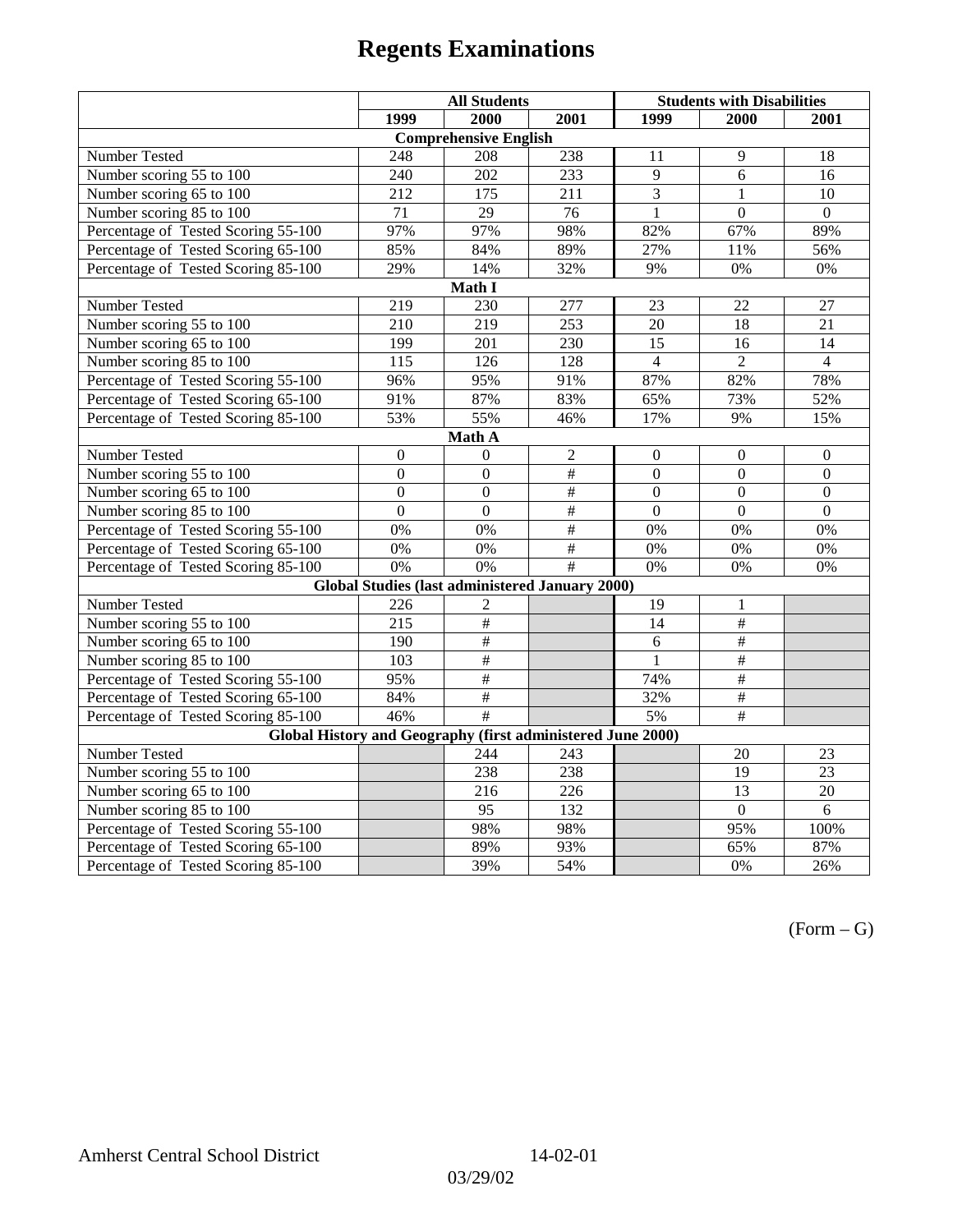|                                                              | <b>All Students</b> |      |      | <b>Students with Disabilities</b> |          |      |
|--------------------------------------------------------------|---------------------|------|------|-----------------------------------|----------|------|
|                                                              | 1999                | 2000 | 2001 | 1999                              | 2000     | 2001 |
| U.S. History and Government (last administered January 2001) |                     |      |      |                                   |          |      |
| Number Tested                                                | 248                 | 209  | 18   | 11                                | 10       |      |
| Number scoring 55 to 100                                     | 237                 | 198  | 17   | 8                                 | 7        | #    |
| Number scoring 65 to 100                                     | 203                 | 166  | 11   | 5                                 | 3        | #    |
| Number scoring 85 to 100                                     | 74                  | 61   |      |                                   | $\theta$ | #    |
| Percentage of Tested Scoring 55-100                          | 96%                 | 95%  | 94%  | 73%                               | 70%      | #    |
| Percentage of Tested Scoring 65-100                          | 82%                 | 79%  | 61%  | 45%                               | 30%      | #    |
| Percentage of Tested Scoring 85-100                          | 30%                 | 29%  | 6%   | 9%                                | $0\%$    | #    |
| U.S. History and Government (first administered June 2001)   |                     |      |      |                                   |          |      |
| Number Tested                                                |                     |      | 226  |                                   |          | 21   |
| Number scoring 55 to 100                                     |                     |      | 218  |                                   |          | 19   |
| Number scoring 65 to 100                                     |                     |      | 202  |                                   |          | 15   |
| Number scoring 85 to 100                                     |                     |      | 103  |                                   |          |      |
| Percentage of Tested Scoring 55-100                          |                     |      | 96%  |                                   |          | 90%  |
| Percentage of Tested Scoring 65-100                          |                     |      | 89%  |                                   |          | 71%  |
| Percentage of Tested Scoring 85-100                          |                     |      | 46%  |                                   |          | 5%   |

(Form – H)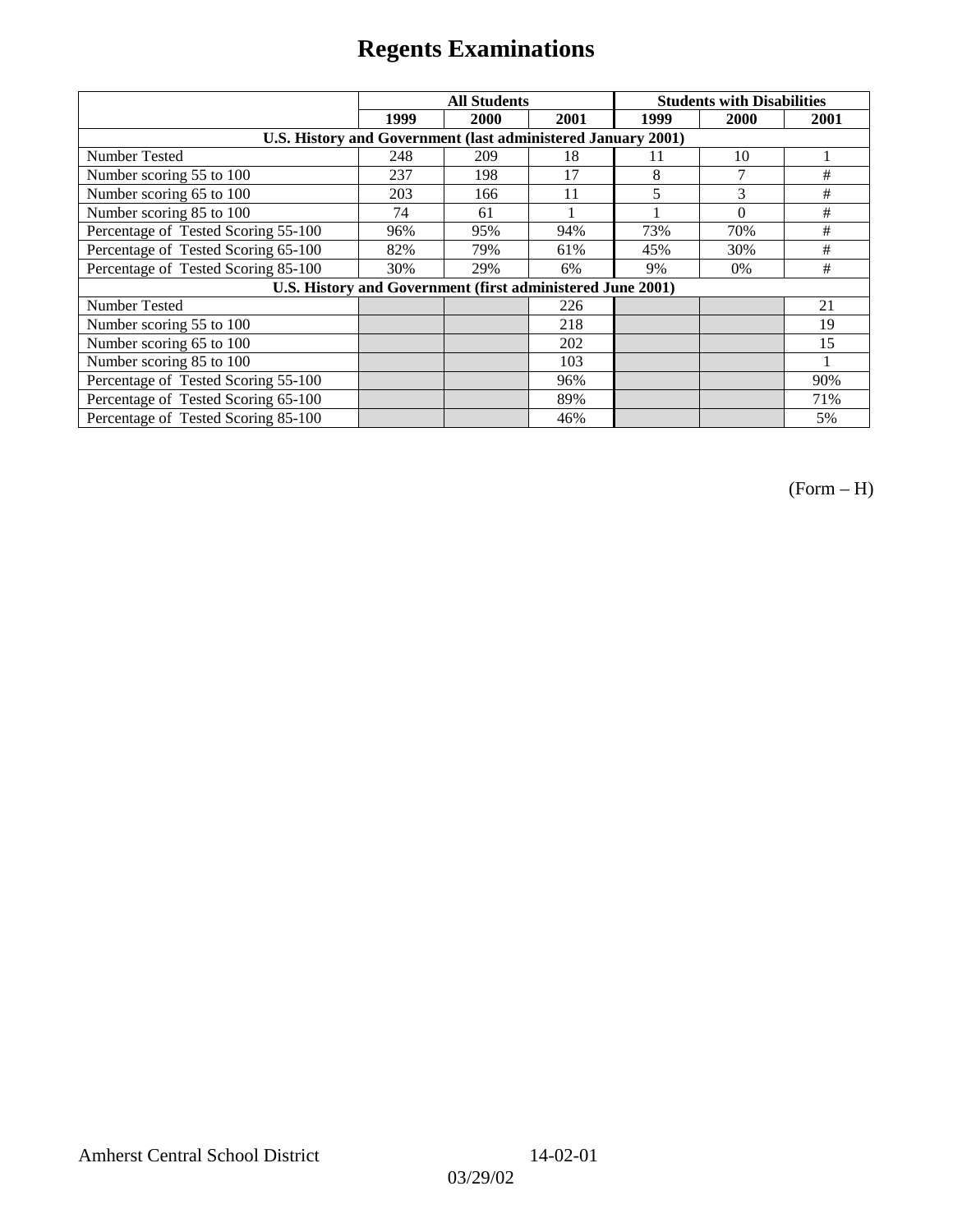# **Average Grade Enrollment**

### **All Students**

| Year | Grade 9<br><b>Enrollment</b><br>(June) | Grade 10<br><b>Enrollment</b><br>(June) | Grade 11<br><b>Enrollment</b><br>(June) | Grade 12<br><b>Enrollment</b><br>(June) | $AGE^*$ |
|------|----------------------------------------|-----------------------------------------|-----------------------------------------|-----------------------------------------|---------|
| 1999 | 238                                    | 234                                     | 257                                     | 204                                     | 233     |
| 2000 | 242                                    | 227                                     | 219                                     | 264                                     | 238     |
| 2001 | 243                                    | 248                                     | 236                                     | 198                                     | 231     |

\* In schools with no grade 9 - 12 enrollment, AGE is the grade 8 enrollment

#### **Students with Disabilities**

| Year | Grade 9<br><b>Enrollment</b><br>(June) | Grade 10<br><b>Enrollment</b><br>(June) | Grade 11<br><b>Enrollment</b><br>(June) | Grade 12<br><b>Enrollment</b><br>(June) | $AGE^*$ |
|------|----------------------------------------|-----------------------------------------|-----------------------------------------|-----------------------------------------|---------|
| 1999 | 27                                     | 20                                      |                                         | 19                                      | 20      |
| 2000 | 30                                     | 24                                      |                                         | 18                                      | 22      |
| 2001 | 27                                     | 24                                      |                                         |                                         | 21      |

\* In schools with no grade 9 - 12 enrollment, AGE is the grade 8 enrollment

(Form – I)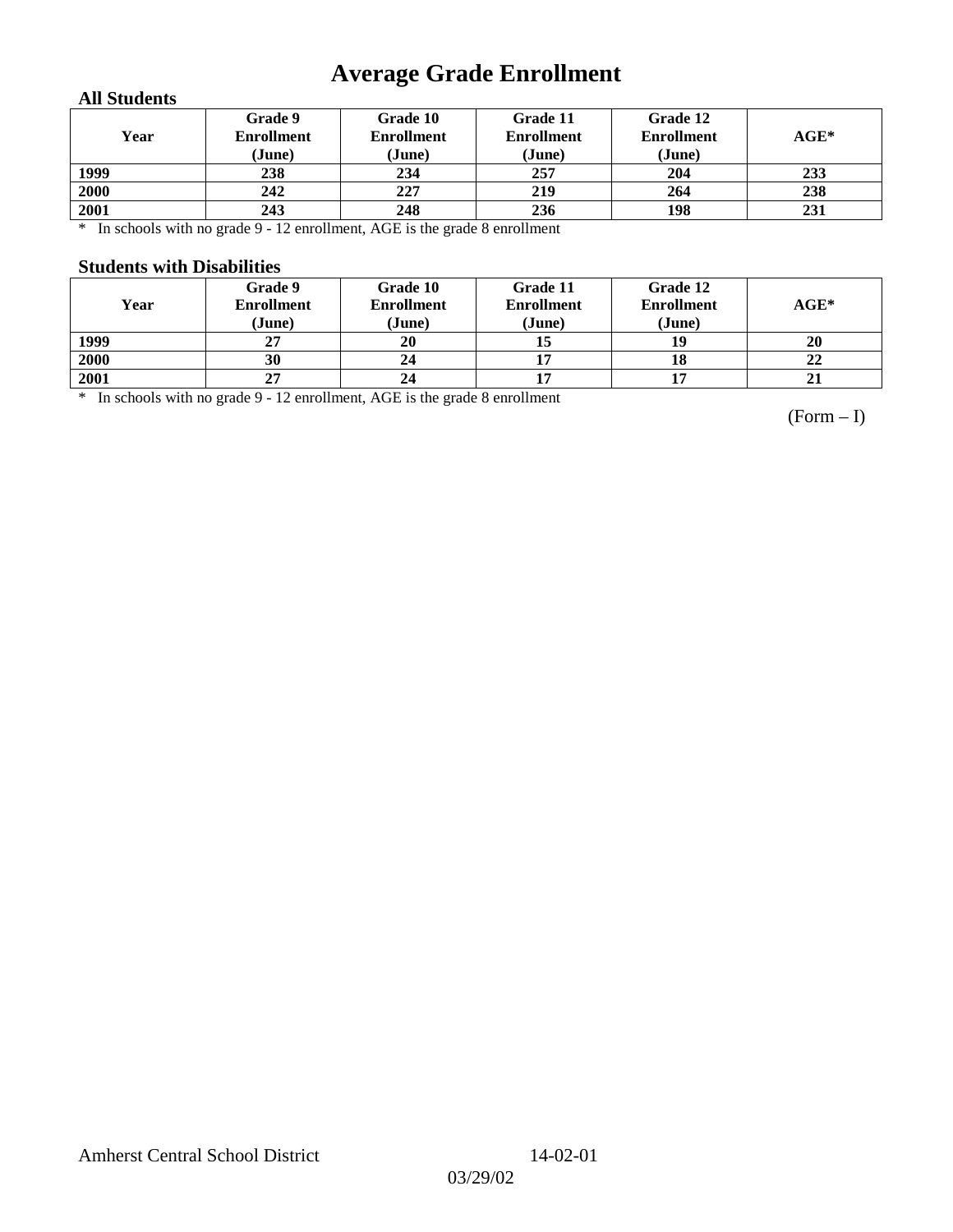|                                       | <b>All Students</b> |                              |                  | <b>Students with Disabilities</b> |                  |                  |
|---------------------------------------|---------------------|------------------------------|------------------|-----------------------------------|------------------|------------------|
|                                       | 1999                | 2000                         | 2001             | 1999                              | 2000             | 2001             |
| <b>Average Grade Enrollment (AGE)</b> | 233                 | 238                          | 231              | 20                                | $\overline{22}$  | 21               |
|                                       |                     | <b>Comprehensive French</b>  |                  |                                   |                  |                  |
| <b>Number Tested</b>                  | 29                  | 48                           | 53               | $\mathbf{0}$                      | $\theta$         | $\mathbf{0}$     |
| Number scoring 55 to 100              | $\overline{29}$     | 48                           | $\overline{53}$  | $\theta$                          | $\Omega$         | $\mathbf{0}$     |
| Number scoring 65 to 100              | 29                  | 48                           | 53               | $\overline{0}$                    | $\mathbf{0}$     | $\mathbf{0}$     |
| Number scoring 85 to 100              | 22                  | 34                           | 36               | $\overline{0}$                    | $\mathbf{0}$     | $\mathbf{0}$     |
| Percentage of AGE Tested              | 12%                 | 20%                          | 23%              | 0%                                | 0%               | 0%               |
| Percentage of AGE Scoring 55-100      | 12%                 | 20%                          | 23%              | 0%                                | 0%               | 0%               |
| Percentage of AGE Scoring 65-100      | 12%                 | 20%                          | 23%              | 0%                                | 0%               | 0%               |
| Percentage of AGE Scoring 85-100      | 9%                  | 14%                          | 16%              | 0%                                | 0%               | 0%               |
| Percentage of Tested Scoring 65-100   | 100%                | 100%                         | 100%             | 0%                                | 0%               | 0%               |
|                                       |                     | <b>Comprehensive Italian</b> |                  |                                   |                  |                  |
| Number Tested                         | $\theta$            |                              | $\mathbf{0}$     | $\overline{0}$                    | $\mathbf{0}$     | $\theta$         |
| Number scoring 55 to 100              | $\boldsymbol{0}$    | $\frac{1}{2}$                | $\Omega$         | $\overline{0}$                    | $\overline{0}$   | $\boldsymbol{0}$ |
| Number scoring 65 to 100              | $\mathbf{0}$        | $\overline{\#}$              | $\mathbf{0}$     | $\overline{0}$                    | $\overline{0}$   | $\mathbf{0}$     |
| Number scoring 85 to 100              | $\overline{0}$      | $\#$                         | $\overline{0}$   | $\overline{0}$                    | $\overline{0}$   | $\mathbf{0}$     |
| Percentage of AGE Tested              | 0%                  | $\overline{+}$               | 0%               | 0%                                | 0%               | 0%               |
| Percentage of AGE Scoring 55-100      | 0%                  | $\#$                         | 0%               | 0%                                | 0%               | 0%               |
| Percentage of AGE Scoring 65-100      | 0%                  | $\overline{\#}$              | 0%               | 0%                                | 0%               | 0%               |
| Percentage of AGE Scoring 85-100      | 0%                  | $\frac{1}{2}$                | 0%               | 0%                                | 0%               | 0%               |
| Percentage of Tested Scoring 65-100   | 0%                  | $\overline{\#}$              | 0%               | 0%                                | 0%               | 0%               |
|                                       |                     | <b>Comprehensive German</b>  |                  |                                   |                  |                  |
| Number Tested                         | $\mathbf{0}$        |                              | $\boldsymbol{0}$ | $\overline{0}$                    | $\mathbf{0}$     | $\mathbf{0}$     |
| Number scoring 55 to 100              | $\mathbf{0}$        | $\#$                         | $\mathbf{0}$     | $\overline{0}$                    | $\overline{0}$   | $\boldsymbol{0}$ |
| Number scoring 65 to 100              | $\overline{0}$      | $\overline{\#}$              | $\mathbf{0}$     | $\overline{0}$                    | $\mathbf{0}$     | $\boldsymbol{0}$ |
| Number scoring 85 to 100              | $\overline{0}$      | $\#$                         | $\overline{0}$   | $\overline{0}$                    | $\overline{0}$   | $\overline{0}$   |
| Percentage of AGE Tested              | 0%                  | $\#$                         | 0%               | 0%                                | 0%               | 0%               |
| Percentage of AGE Scoring 55-100      | 0%                  | $\#$                         | 0%               | 0%                                | 0%               | 0%               |
| Percentage of AGE Scoring 65-100      | 0%                  | $\overline{\#}$              | 0%               | 0%                                | 0%               | 0%               |
| Percentage of AGE Scoring 85-100      | 0%                  | $\#$                         | 0%               | 0%                                | 0%               | 0%               |
| Percentage of Tested Scoring 65-100   | 0%                  | #                            | 0%               | 0%                                | 0%               | 0%               |
|                                       |                     | <b>Comprehensive Hebrew</b>  |                  |                                   |                  |                  |
| Number Tested                         | $\boldsymbol{0}$    | $\theta$                     | $\boldsymbol{0}$ | $\boldsymbol{0}$                  | $\boldsymbol{0}$ | $\boldsymbol{0}$ |
| Number scoring 55 to 100              | $\boldsymbol{0}$    | $\mathbf{0}$                 | $\overline{0}$   | $\overline{0}$                    | $\mathbf{0}$     | $\mathbf{0}$     |
| Number scoring 65 to 100              | $\boldsymbol{0}$    | $\mathbf{0}$                 | $\overline{0}$   | $\overline{0}$                    | $\mathbf{0}$     | $\mathbf{0}$     |
| Number scoring 85 to 100              | $\overline{0}$      | $\overline{0}$               | $\overline{0}$   | $\overline{0}$                    | $\mathbf{0}$     | $\mathbf{0}$     |
| Percentage of AGE Tested              | 0%                  | 0%                           | 0%               | 0%                                | 0%               | 0%               |
| Percentage of AGE Scoring 55-100      | 0%                  | 0%                           | 0%               | 0%                                | 0%               | 0%               |
| Percentage of AGE Scoring 65-100      | 0%                  | 0%                           | 0%               | 0%                                | 0%               | 0%               |
| Percentage of AGE Scoring 85-100      | 0%                  | 0%                           | 0%               | $0\%$                             | 0%               | 0%               |
| Percentage of Tested Scoring 65-100   | 0%                  | 0%                           | 0%               | 0%                                | 0%               | 0%               |

(Form –J)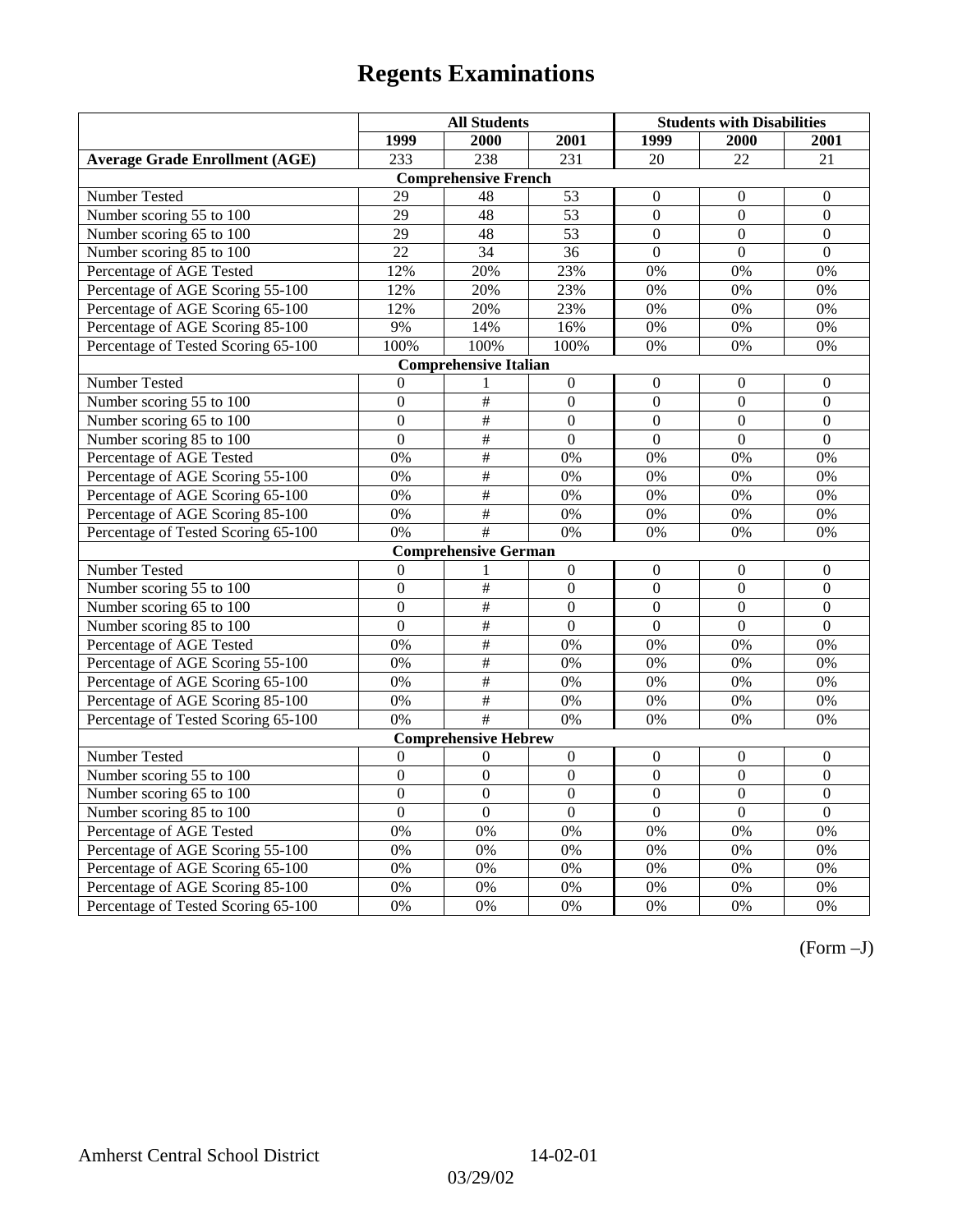|                                       |      | <b>All Students</b>        |      | <b>Students with Disabilities</b> |                |          |  |  |
|---------------------------------------|------|----------------------------|------|-----------------------------------|----------------|----------|--|--|
|                                       | 1999 | 2000                       | 2001 | 1999                              | 2000           | 2001     |  |  |
| <b>Average Grade Enrollment (AGE)</b> | 233  | 238                        | 231  | 20                                | 22             | 21       |  |  |
| <b>Comprehensive Spanish</b>          |      |                            |      |                                   |                |          |  |  |
| Number Tested                         | 87   | 74                         | 110  | $\overline{0}$                    | $\overline{0}$ |          |  |  |
| Number scoring 55 to 100              | 87   | 74                         | 110  | $\theta$                          | $\theta$       | #        |  |  |
| Number scoring 65 to 100              | 86   | 70                         | 109  | $\overline{0}$                    | $\overline{0}$ | #        |  |  |
| Number scoring 85 to 100              | 56   | 31                         | 71   | $\theta$                          | $\theta$       | #        |  |  |
| Percentage of AGE Tested              | 37%  | 31%                        | 48%  | 0%                                | 0%             | $\#$     |  |  |
| Percentage of AGE Scoring 55-100      | 37%  | 31%                        | 48%  | 0%                                | 0%             | $\#$     |  |  |
| Percentage of AGE Scoring 65-100      | 37%  | 29%                        | 47%  | 0%                                | 0%             | #        |  |  |
| Percentage of AGE Scoring 85-100      | 24%  | 13%                        | 31%  | 0%                                | 0%             | #        |  |  |
| Percentage of Tested Scoring 65-100   | 99%  | 95%                        | 99%  | 0%                                | 0%             | $\#$     |  |  |
|                                       |      | <b>Comprehensive Latin</b> |      |                                   |                |          |  |  |
| Number Tested                         | 8    | 18                         | 9    | $\Omega$                          | $\theta$       | $\theta$ |  |  |
| Number scoring 55 to 100              | 8    | 18                         | 9    | $\theta$                          | $\theta$       | $\Omega$ |  |  |
| Number scoring 65 to 100              | 8    | 18                         | 9    | $\boldsymbol{0}$                  | $\theta$       | $\Omega$ |  |  |
| Number scoring 85 to 100              | 5    | 13                         | 5    | $\theta$                          | $\theta$       | $\Omega$ |  |  |
| Percentage of AGE Tested              | 3%   | 8%                         | 4%   | 0%                                | 0%             | 0%       |  |  |
| Percentage of AGE Scoring 55-100      | 3%   | 8%                         | 4%   | 0%                                | 0%             | 0%       |  |  |
| Percentage of AGE Scoring 65-100      | 3%   | 8%                         | 4%   | 0%                                | 0%             | 0%       |  |  |
| Percentage of AGE Scoring 85-100      | 2%   | 5%                         | 2%   | 0%                                | 0%             | 0%       |  |  |
| Percentage of Tested Scoring 65-100   | 100% | 100%                       | 100% | $0\%$                             | 0%             | 0%       |  |  |

(Form – K)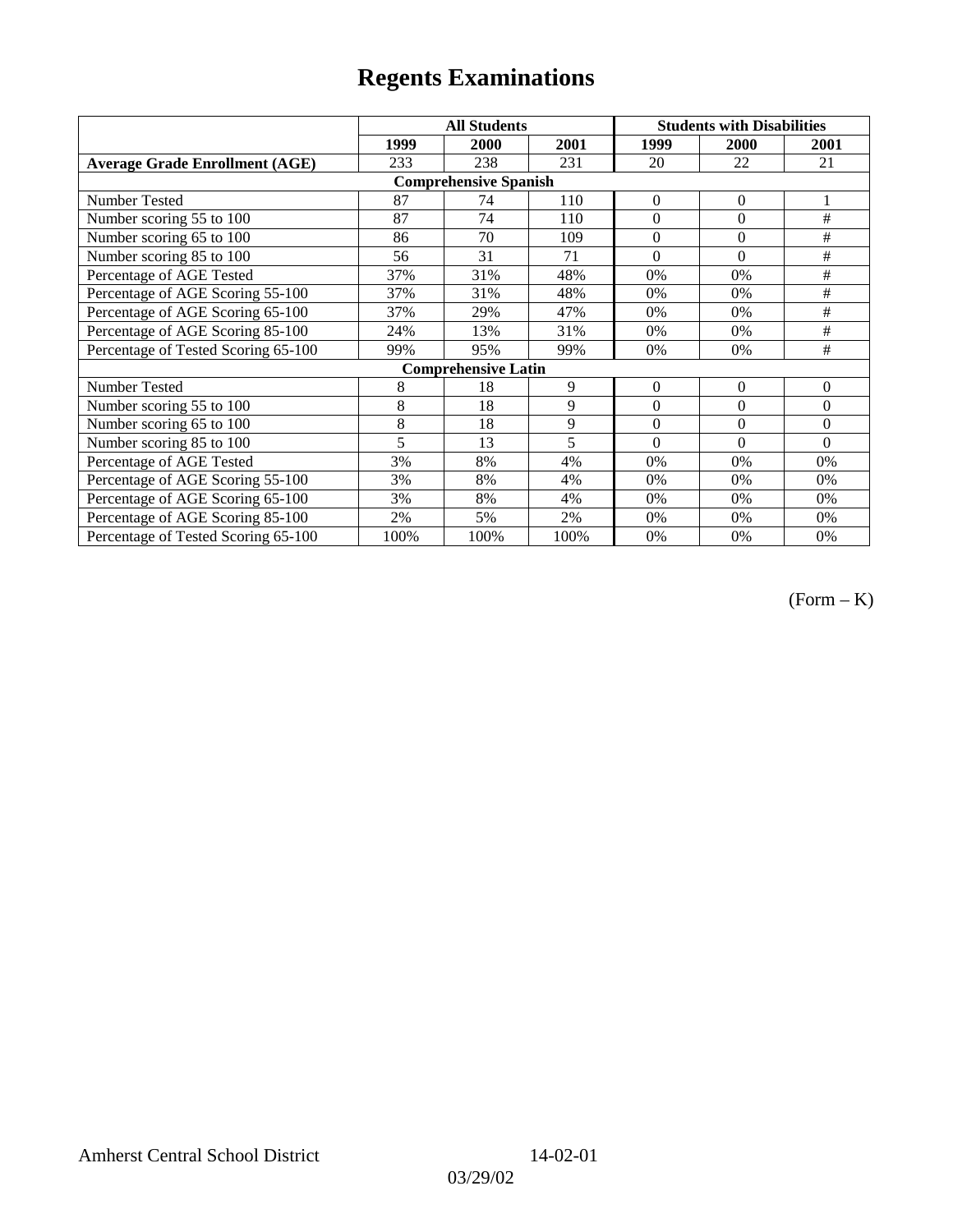|                                       |      | <b>All Students</b>                   |                |                 | <b>Students with Disabilities</b> |                          |  |  |
|---------------------------------------|------|---------------------------------------|----------------|-----------------|-----------------------------------|--------------------------|--|--|
|                                       | 1999 | 2000                                  | 2001           | 1999            | 2000                              | 2001                     |  |  |
| <b>Average Grade Enrollment (AGE)</b> | 233  | 238                                   | 231            | 20              | 22                                | 21                       |  |  |
|                                       |      | Math II                               |                |                 |                                   |                          |  |  |
| Number Tested                         | 206  | 217                                   | 215            | 5               | 5                                 | 9                        |  |  |
| Number scoring 55 to 100              | 200  | 185                                   | 201            | $\overline{5}$  | $\overline{4}$                    | $\overline{9}$           |  |  |
| Number scoring 65 to 100              | 184  | 163                                   | 176            | $\overline{4}$  | 3                                 | $\overline{7}$           |  |  |
| Number scoring 85 to 100              | 100  | 85                                    | 91             | $\theta$        | $\overline{2}$                    | 1                        |  |  |
| Percentage of AGE Tested              | 88%  | 91%                                   | 93%            | 25%             | 23%                               | 43%                      |  |  |
| Percentage of AGE Scoring 55-100      | 86%  | 78%                                   | 87%            | 25%             | 18%                               | 43%                      |  |  |
| Percentage of AGE Scoring 65-100      | 79%  | 68%                                   | 76%            | 20%             | 14%                               | 33%                      |  |  |
| Percentage of AGE Scoring 85-100      | 43%  | 36%                                   | 39%            | $0\%$           | 9%                                | 5%                       |  |  |
| Percentage of Tested Scoring 65-100   | 89%  | 75%                                   | 82%            | 80%             | 60%                               | 78%                      |  |  |
| <b>Math III</b>                       |      |                                       |                |                 |                                   |                          |  |  |
| Number Tested                         | 162  | 210                                   | 167            | 1               | $\mathbf{2}$                      | 3                        |  |  |
| Number scoring 55 to 100              | 142  | 197                                   | 144            | $\#$            | $\overline{\overline{}}$          | $\frac{1}{2}$            |  |  |
| Number scoring 65 to 100              | 130  | 178                                   | 136            | $\frac{1}{2}$   | $\#$                              | $\#$                     |  |  |
| Number scoring 85 to 100              | 78   | 94                                    | 81             | $\#$            | $\#$                              | $\#$                     |  |  |
| Percentage of AGE Tested              | 70%  | 88%                                   | 72%            | $\overline{\#}$ | $\overline{\overline{}}$          | $\#$                     |  |  |
| Percentage of AGE Scoring 55-100      | 61%  | 83%                                   | 62%            | $\frac{1}{2}$   | $\overline{\#}$                   | $\overline{\overline{}}$ |  |  |
| Percentage of AGE Scoring 65-100      | 56%  | 75%                                   | 59%            | $\frac{1}{2}$   | $\overline{\#}$                   | $\#$                     |  |  |
| Percentage of AGE Scoring 85-100      | 33%  | 39%                                   | 35%            | $\frac{1}{2}$   | $\#$                              | $\#$                     |  |  |
| Percentage of Tested Scoring 65-100   | 80%  | 85%                                   | 81%            | $\#$            | #                                 | $\#$                     |  |  |
|                                       |      | Math B (first administered June 2001) |                |                 |                                   |                          |  |  |
| Number Tested                         |      |                                       | $\theta$       |                 |                                   | $\boldsymbol{0}$         |  |  |
| Number scoring 55 to 100              |      |                                       | $\overline{0}$ |                 |                                   | $\boldsymbol{0}$         |  |  |
| Number scoring 65 to 100              |      |                                       | $\overline{0}$ |                 |                                   | $\mathbf{0}$             |  |  |
| Number scoring 85 to 100              |      |                                       | $\overline{0}$ |                 |                                   | $\mathbf{0}$             |  |  |
| Percentage of AGE Tested              |      |                                       | 0%             |                 |                                   | 0%                       |  |  |
| Percentage of AGE Scoring 55-100      |      |                                       | 0%             |                 |                                   | $0\%$                    |  |  |
| Percentage of AGE Scoring 65-100      |      |                                       | 0%             |                 |                                   | 0%                       |  |  |
| Percentage of AGE Scoring 85-100      |      |                                       | 0%             |                 |                                   | 0%                       |  |  |
| Percentage of Tested Scoring 65-100   |      |                                       | 0%             |                 |                                   | 0%                       |  |  |

 $(Form - L)$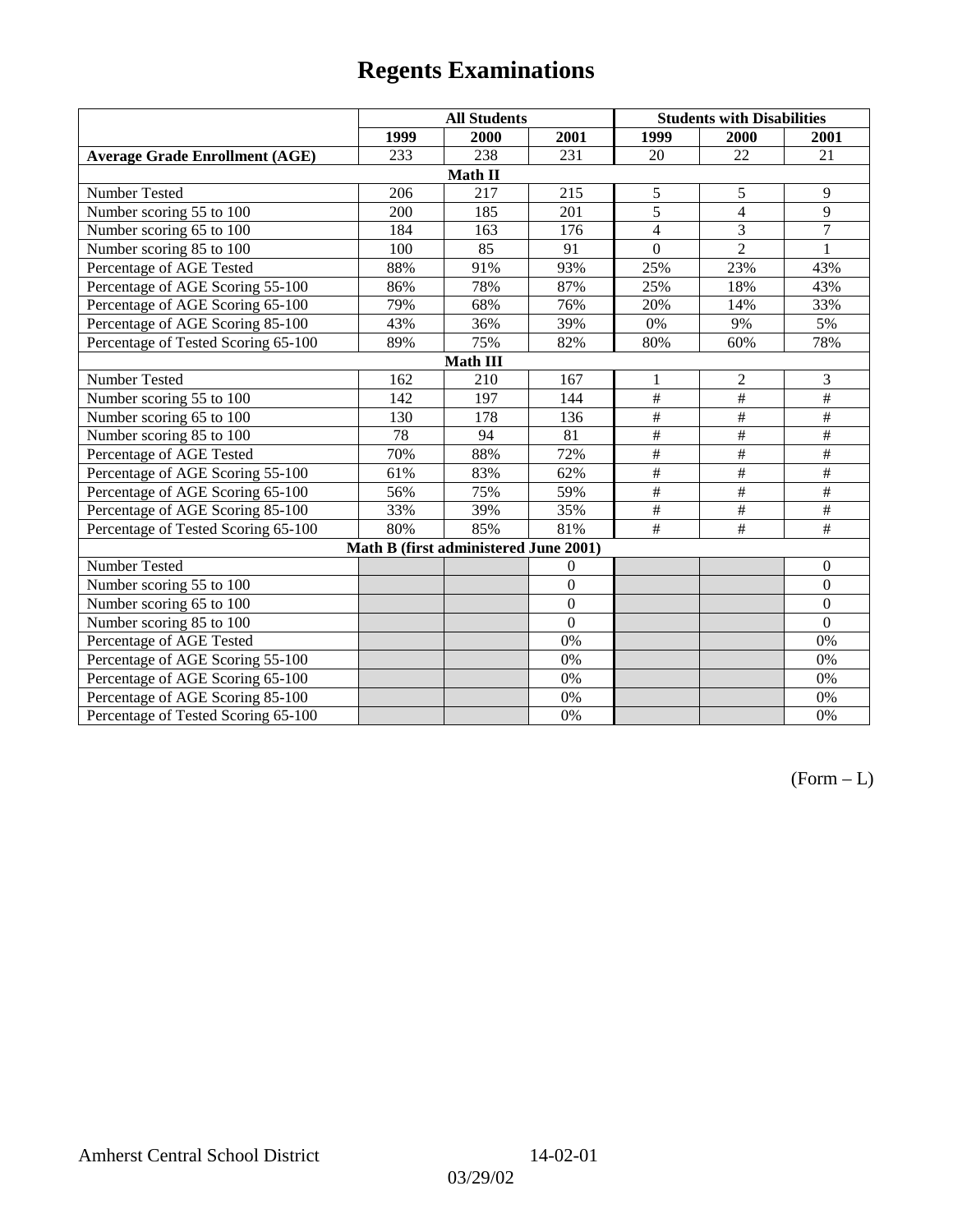|                                                                | <b>All Students</b> |                                                 |                  | <b>Students with Disabilities</b> |                      |                                                 |  |  |
|----------------------------------------------------------------|---------------------|-------------------------------------------------|------------------|-----------------------------------|----------------------|-------------------------------------------------|--|--|
|                                                                | 1999                | 2000                                            | 2001             | 1999                              | <b>2000</b>          | 2001                                            |  |  |
| <b>Average Grade Enrollment (AGE)</b>                          | 233                 | 238                                             | 231              | 20                                | 22                   | 21                                              |  |  |
| Earth Science (last administered January 2001)                 |                     |                                                 |                  |                                   |                      |                                                 |  |  |
| Number Tested                                                  | $\Omega$            | 3                                               | 20               | $\boldsymbol{0}$                  | 3                    | 1                                               |  |  |
| Number scoring 55 to 100                                       | $\boldsymbol{0}$    | $\#$                                            | 18               | $\overline{0}$                    | $\#$                 | $\#$                                            |  |  |
| Number scoring 65 to 100                                       | $\Omega$            | $\#$                                            | 9                | $\Omega$                          | #                    | $\#$                                            |  |  |
| Number scoring 85 to 100                                       | $\boldsymbol{0}$    | $\overline{\#}$                                 | $\overline{0}$   | $\mathbf{0}$                      | $\overline{\ddot{}}$ | $\#$                                            |  |  |
| Percentage of AGE Tested                                       | 0%                  | $\overline{\#}$                                 | 9%               | 0%                                | $\overline{\#}$      | $\#$                                            |  |  |
| Percentage of AGE Scoring 55-100                               | 0%                  | $\#$                                            | 8%               | 0%                                | $\#$                 | $\#$                                            |  |  |
| Percentage of AGE Scoring 65-100                               | 0%                  | $\#$                                            | 4%               | 0%                                | $\#$                 | $\#$                                            |  |  |
| Percentage of AGE Scoring 85-100                               | 0%                  | $\overline{\#}$                                 | 0%               | 0%                                | $\overline{\#}$      | $\overline{\#}$                                 |  |  |
| Percentage of Tested Scoring 65-100                            | $\overline{0\%}$    | $\overline{+}$                                  | 45%              | $\overline{0\%}$                  | $\overline{+}$       | $\overline{+}$                                  |  |  |
| Physical Setting: Earth Science (first administered June 2001) |                     |                                                 |                  |                                   |                      |                                                 |  |  |
| Number Tested                                                  |                     |                                                 | 212              |                                   |                      | 17                                              |  |  |
| Number scoring 55 to 100                                       |                     |                                                 | $\overline{209}$ |                                   |                      | $\overline{15}$                                 |  |  |
| Number scoring 65 to 100                                       |                     |                                                 | 205              |                                   |                      | 14                                              |  |  |
| Number scoring 85 to 100                                       |                     |                                                 | 116              |                                   |                      | $\overline{4}$                                  |  |  |
| Percentage of AGE Tested                                       |                     |                                                 | 92%              |                                   |                      | 81%                                             |  |  |
| Percentage of AGE Scoring 55-100                               |                     |                                                 | 90%              |                                   |                      | 71%                                             |  |  |
| Percentage of AGE Scoring 65-100                               |                     |                                                 | 89%              |                                   |                      | 67%                                             |  |  |
| Percentage of AGE Scoring 85-100                               |                     |                                                 | 50%              |                                   |                      | 19%                                             |  |  |
| Percentage of Tested Scoring 65-100                            |                     |                                                 | 97%              |                                   |                      | 82%                                             |  |  |
|                                                                |                     | <b>Biology (last administered January 2001)</b> |                  |                                   |                      |                                                 |  |  |
| Number Tested                                                  | 216                 | 204                                             | 14               | 1                                 | 3                    | $\boldsymbol{0}$                                |  |  |
| Number scoring 55 to 100                                       | 215                 | 200                                             | 14               | $\#$                              | $\#$                 | $\mathbf{0}$                                    |  |  |
| Number scoring 65 to 100                                       | 200                 | 181                                             | 12               | $\#$                              | $\#$                 | $\boldsymbol{0}$                                |  |  |
| Number scoring 85 to 100                                       | 90                  | 74                                              | $\mathbf{1}$     | $\overline{\#}$                   | $\overline{\ddot{}}$ | $\overline{0}$                                  |  |  |
| Percentage of AGE Tested                                       | 93%                 | 86%                                             | 6%               | $\overline{\#}$                   | $\overline{\ddot{}}$ | 0%                                              |  |  |
| Percentage of AGE Scoring 55-100                               | 92%                 | 84%                                             | 6%               | $\overline{\#}$                   | $\overline{\ddot{}}$ | 0%                                              |  |  |
| Percentage of AGE Scoring 65-100                               | 86%                 | 76%                                             | 5%               | $\#$                              | $\#$                 | 0%                                              |  |  |
| Percentage of AGE Scoring 85-100                               | 39%                 | 31%                                             | $0\%$            | $\#$                              | $\#$                 | 0%                                              |  |  |
| Percentage of Tested Scoring 65-100                            | 93%                 | 89%                                             | 86%              | $\overline{\#}$                   | $\overline{\#}$      | 0%                                              |  |  |
| <b>Chemistry</b>                                               |                     |                                                 |                  |                                   |                      |                                                 |  |  |
| Number Tested                                                  | 141                 | 175                                             | 162              | $\overline{c}$                    | $\overline{c}$       | 5                                               |  |  |
| Number scoring 55 to 100                                       | 138                 | 169                                             | 160              | $\#$                              | $\#$                 | 5                                               |  |  |
| Number scoring 65 to 100                                       | 126                 | 156                                             | 135              | $\overline{\#}$                   | $\overline{\#}$      | $\overline{4}$                                  |  |  |
| Number scoring 85 to 100                                       | 55                  | 69                                              | 67               | $\#$                              | $\#$                 | $\boldsymbol{0}$                                |  |  |
| Percentage of AGE Tested                                       | 61%                 | 74%                                             | 70%              | $\#$                              | $\#$                 | 24%                                             |  |  |
| Percentage of AGE Scoring 55-100                               | 59%                 | 71%                                             | 69%              | $\#$                              | $\overline{\ddot{}}$ | 24%                                             |  |  |
| Percentage of AGE Scoring 65-100                               | 54%                 | 66%                                             | 58%              | $\overline{\#}$                   | $\overline{\#}$      | 19%                                             |  |  |
| Percentage of AGE Scoring 85-100                               | 24%                 | 29%                                             | 29%              | $\frac{1}{2}$                     | $\frac{1}{2}$        | 0%                                              |  |  |
| Percentage of Tested Scoring 65-100                            | 89%                 | 89%                                             | 83%              | $\#$                              | $\overline{\#}$      | 80%<br>$\sqrt{\Gamma_{\alpha}}$<br>$\mathbf{M}$ |  |  |

(Form – M)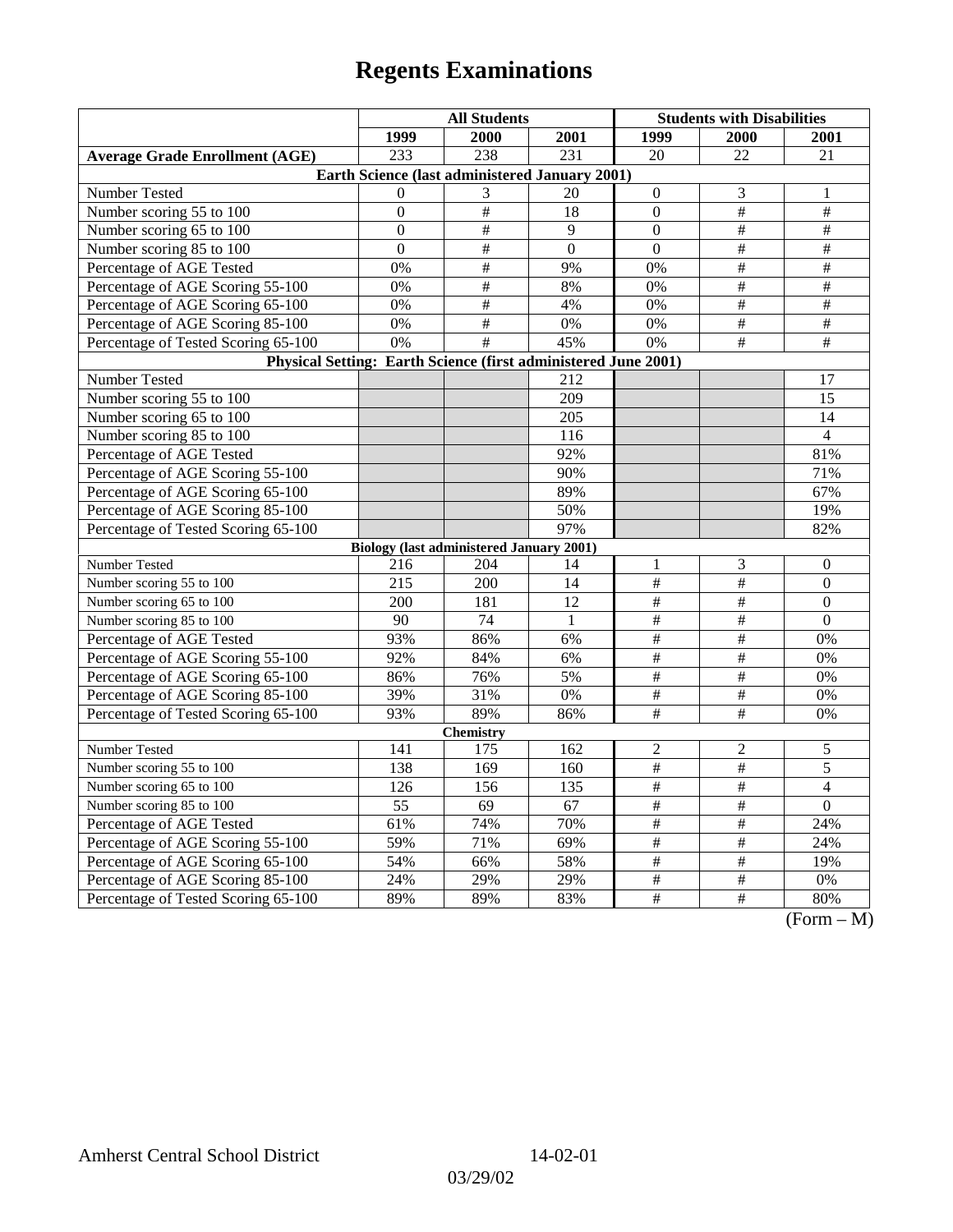|                                                   | <b>All Students</b> |      |      | <b>Students with Disabilities</b> |          |          |  |  |
|---------------------------------------------------|---------------------|------|------|-----------------------------------|----------|----------|--|--|
|                                                   | 1999                | 2000 | 2001 | 1999                              | 2000     | 2001     |  |  |
| <b>Average Grade Enrollment (AGE)</b>             | 233                 | 238  | 231  | 20                                | 22       | 21       |  |  |
| Living Environment (first administered June 2001) |                     |      |      |                                   |          |          |  |  |
| <b>Number Tested</b>                              |                     |      | 234  |                                   |          | 17       |  |  |
| Number scoring 55 to 100                          |                     |      | 232  |                                   |          | 16       |  |  |
| Number scoring 65 to 100                          |                     |      | 224  |                                   |          | 13       |  |  |
| Number scoring 85 to 100                          |                     |      | 72   |                                   |          | $\theta$ |  |  |
| Percentage of AGE Tested                          |                     |      | 101% |                                   |          | 81%      |  |  |
| Percentage of AGE Scoring 55-100                  |                     |      | 100% |                                   |          | 76%      |  |  |
| Percentage of AGE Scoring 65-100                  |                     |      | 97%  |                                   |          | 62%      |  |  |
| Percentage of AGE Scoring 85-100                  |                     |      | 31%  |                                   |          | 0%       |  |  |
| Percentage of Tested Scoring 65-100               |                     |      | 96%  |                                   |          | 76%      |  |  |
| <b>Physics</b>                                    |                     |      |      |                                   |          |          |  |  |
| Number Tested                                     | 83                  | 83   | 73   |                                   | $\Omega$ | $\theta$ |  |  |
| Number scoring 55 to 100                          | 82                  | 83   | 72   | #                                 | $\theta$ | $\theta$ |  |  |
| Number scoring 65 to 100                          | 81                  | 81   | 68   | #                                 | $\theta$ | $\theta$ |  |  |
| Number scoring 85 to 100                          | 51                  | 50   | 33   | #                                 | $\Omega$ | $\Omega$ |  |  |
| Percentage of AGE Tested                          | 36%                 | 35%  | 32%  | #                                 | 0%       | 0%       |  |  |
| Percentage of AGE Scoring 55-100                  | 35%                 | 35%  | 31%  | $\#$                              | 0%       | 0%       |  |  |
| Percentage of AGE Scoring 65-100                  | 35%                 | 34%  | 29%  | #                                 | $0\%$    | 0%       |  |  |
| Percentage of AGE Scoring 85-100                  | 22%                 | 21%  | 14%  | #                                 | 0%       | 0%       |  |  |
| Percentage of Tested Scoring 65-100               | 98%                 | 98%  | 93%  | #                                 | 0%       | 0%       |  |  |

 $(Form - N)$